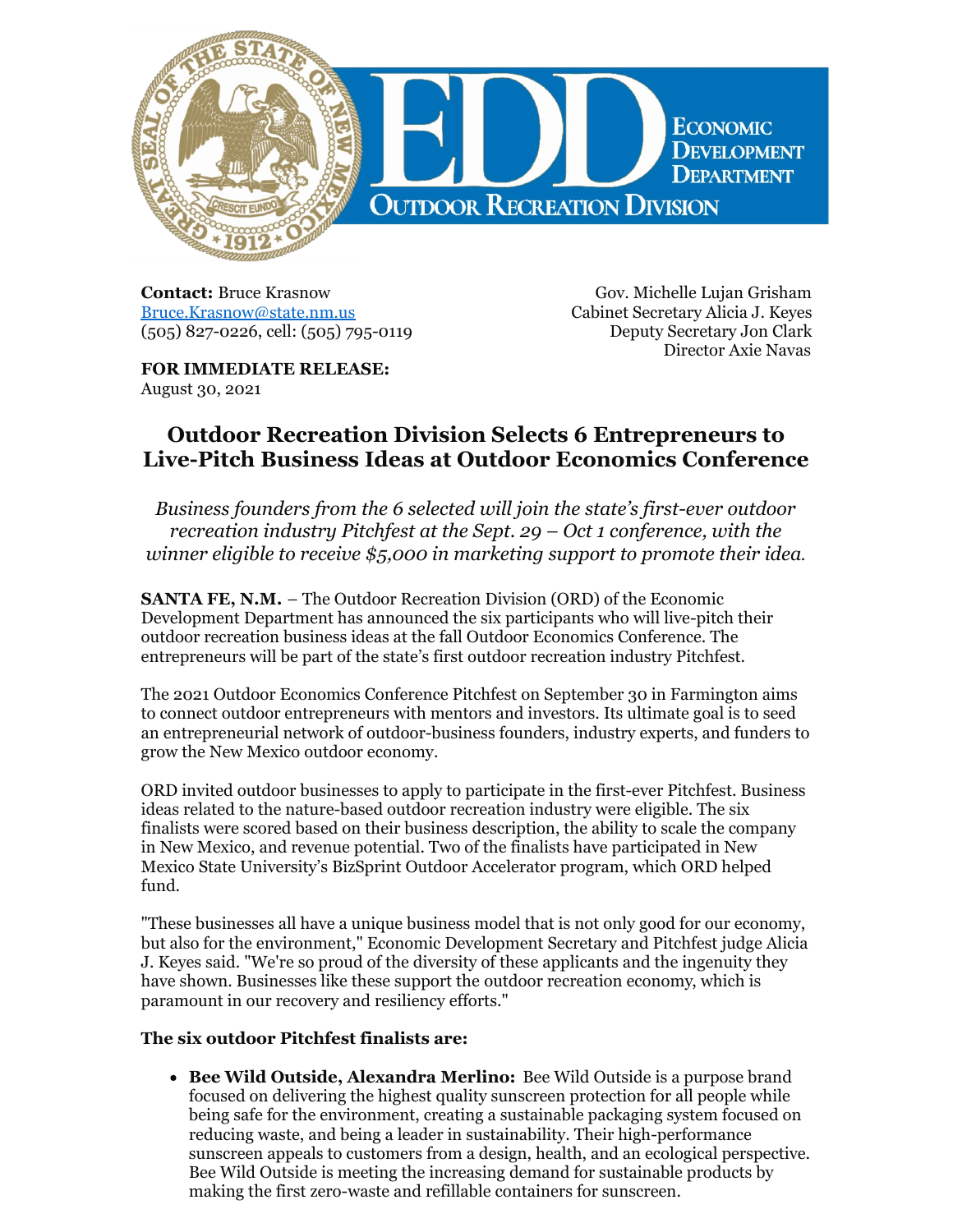- **Bosque Mobile Bike Repair, Frankie Soto:** Bosque Mobile Bicycle Repair is a mobile bicycle repair service based in Albuquerque that can go to you. They do house calls and repairs in the field, on the bicycle path, and on the trails. The company also makes informational videos about accessories with recommendations of where to buy the products online.
- **Free-to-Roam eBiking**, **Susan Gautsch:** Free-to-Roam eBiking's purpose is to enable more enjoyable, healthy, environmentally sustainable, and affordable lifestyles across all ages, abilities, and communities of New Mexico. They offer a wide range of ebiking experiences, including ebike rentals, guided tours, fleet rentals, regularly scheduled exploration rides led by RideGuides & Bike Educators, and a "FreeRoamers" subscription to help riders gain greater knowledge, comfort and confidence with bike safety and riding skills. They also offer long-term ebike lease plans that include we-come-to-you maintenance and upgrade eligibility.
- **Rerouted, Chap Grubb**: Rerouted is building tech to fix the used gear industry. It is a used gear e-commerce platform for buying, selling and donating used gear. They are focused on P2P & helping used gear stores. [www.rerouted.co](http://www.rerouted.co/)
- **Southern New Mexico Trail Alliance (SNMTA), Peter Livingstone – NMSU BizSprint Outdoor Accelerator Graduate:** The Southern New Mexico Trail Alliance (SNMTA) is an all-volunteer  $501(c)$ 3 corporation registered in New Mexico. SNMTA coordinates with land management agencies and user groups to preserve and enhance trail connectivity and outdoor recreation opportunities. SNMTA organizes and leads trail maintenance, cleanup events and workshops, and trail runs and races. Public education and engaging New Mexico's youth to learn about their local environment and to participate in outdoor recreation is at the heart of their mission. SNMTA offers free entry to all trail running events to youth 18 and under. Through these efforts, they hopes to inspire the next generation of trail stewards and to continue building the foundation for New Mexico's outdoor economy.
- **Southwest Outdoor Fitness, David Crider - NMSU BizSprint Outdoor Accelerator Graduate:** Southwest Outdoor Fitness (SOF) is an unique two-part outdoor health & fitness "outdoor concept gym" that helps members reach their fitness & nutrition goals while learning new outdoor skills. SOF consists of an indepth virtual side: at home exercises, full nutritional & meal programs, personal guest profiles, community and outdoor exercise calendars coupled with instructor led, outdoor fitness modules. Senior program guests do not need to purchase any equipment. They just show up for the instructor led cardio classes in the great outdoors.

"We're so proud to announce this incredible group of outdoor economy businesses," ORD Director Axie Navas said. "The founders have business ideas including zero-waste sunscreen manufacturing, a mobile bike repair shop, a used outdoor gear e-commerce platform, and an innovative e-bike subscription program. In other words, they truly represent the creativity and the breadth of the outdoor recreation economy, which employs over 35,000 New Mexicans."

These six entrepreneurs will pitch their ideas to an esteemed group of Pitchfest judges, including Sec. Alicia J. Keyes, State Sen. and President of Las Cruces Green Chamber Carrie Hamblen, NM Angels President Drew Tulchin, Sun Mountain Capital Principal Brian Lewis, and Luis Benitez, Vice President of Government Affairs & Global Impact at the VF Corporation.

At the outdoor Pitchfest, participants will receive 1:1 mentoring with industry professionals and funders, expert feedback from the panel of judges, media coverage of the event and business pitch, an option to commit to multi-week fall accelerator program and attend weekly remote meetings, management training, and mentorship activities, complimentary entry to the Outdoor Economics Conference, and a free one-year membership to endeavOR New Mexico. The winner will receive a \$5,000 prize to create a marketing video of their business idea.

To attend the outdoor Pitchfest, register for the Outdoor Economics [Conference](https://www.outdooreconomics.com/). The